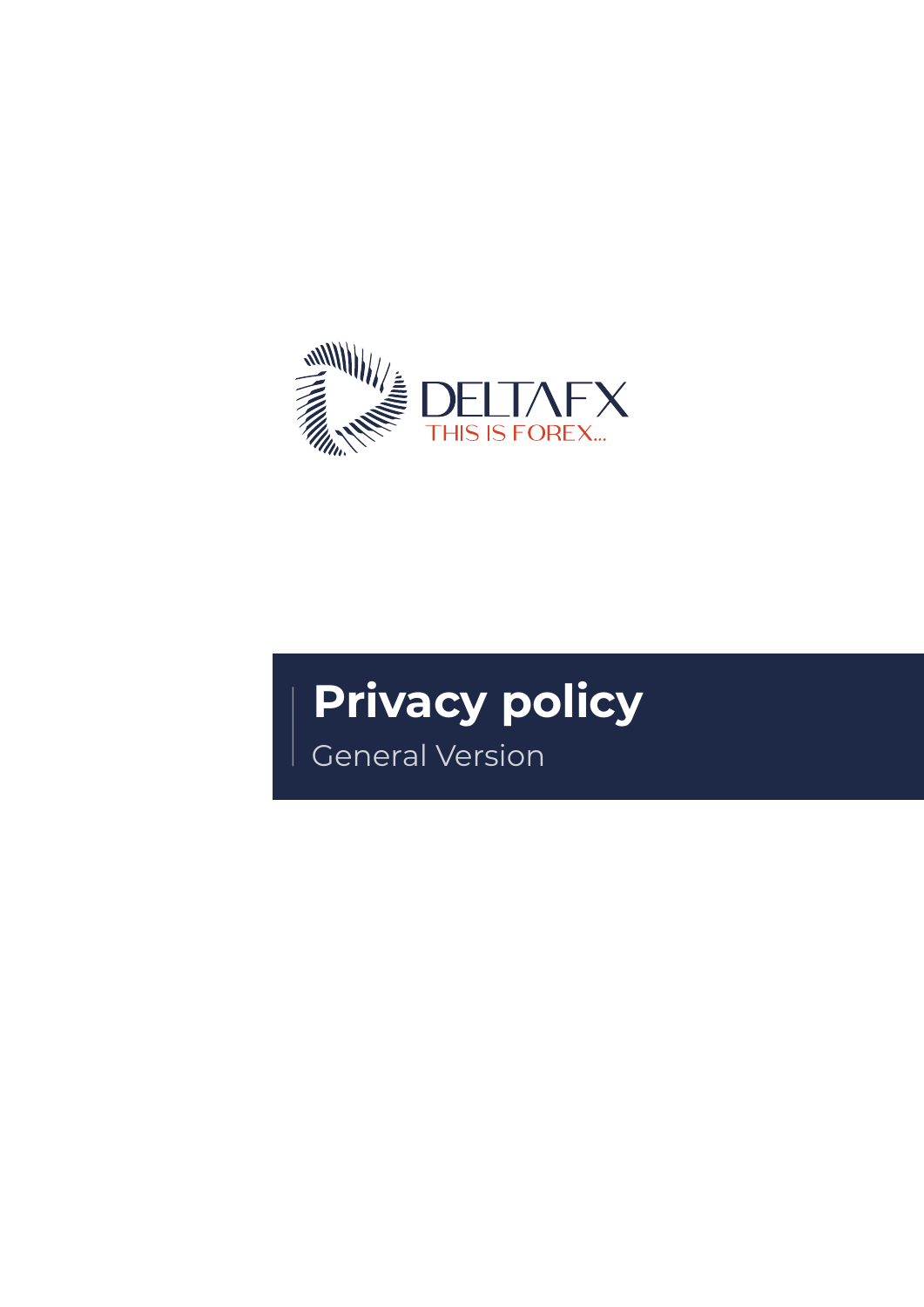

# **1.Introduction**

1.1) DeltaFX Ltd is fused in St. Vincent and the Grenadines as an International Business Company with the enlistment number 24975 IBC 2018. The goals of the company are generally the topics that are not prohibited by the International Business Companies (Amendment and Consolidation) Act, Chapter 149 of the Revised Laws of Saint Vincent and Grenadines, 2009, specifically however not solely all business, monetary, loaning, getting, exchanging, administration exercises and the support in different endeavors just as to give financier, preparing and oversaw account administrations in monetary forms, items, files, CFDs and utilised monetary instruments. DeltaFX Ltd is a glad individual from The Financial Commission (FinaCom) , a worldwide association occupied with the goal of debates inside the monetary administrations industry in the Forex market. The Financial Commission is an autonomous outer question goal (EDR) association for Consumers/Traders who can't resolve debates straightforwardly with their monetary administrations suppliers that are individuals from the Financial Commission and securing each dealer by Commission's Compensation Fund.

1.2) the company respects the privacy rights of the client. Our privacy policy (hereinafter," policy") is applied to personal data that is collected from the company's website, other dependent websites and applications. We do not apply our policy to the websites of other organisations or any third parties. This policy is also applied to the personal data gathered based on your activities when you use the company's products and services and during any conversations held via telephone, email, or other methods. This policy aims to make you aware of the types of data collected by the company, the way they are used, the security methods, and your data privacy rights.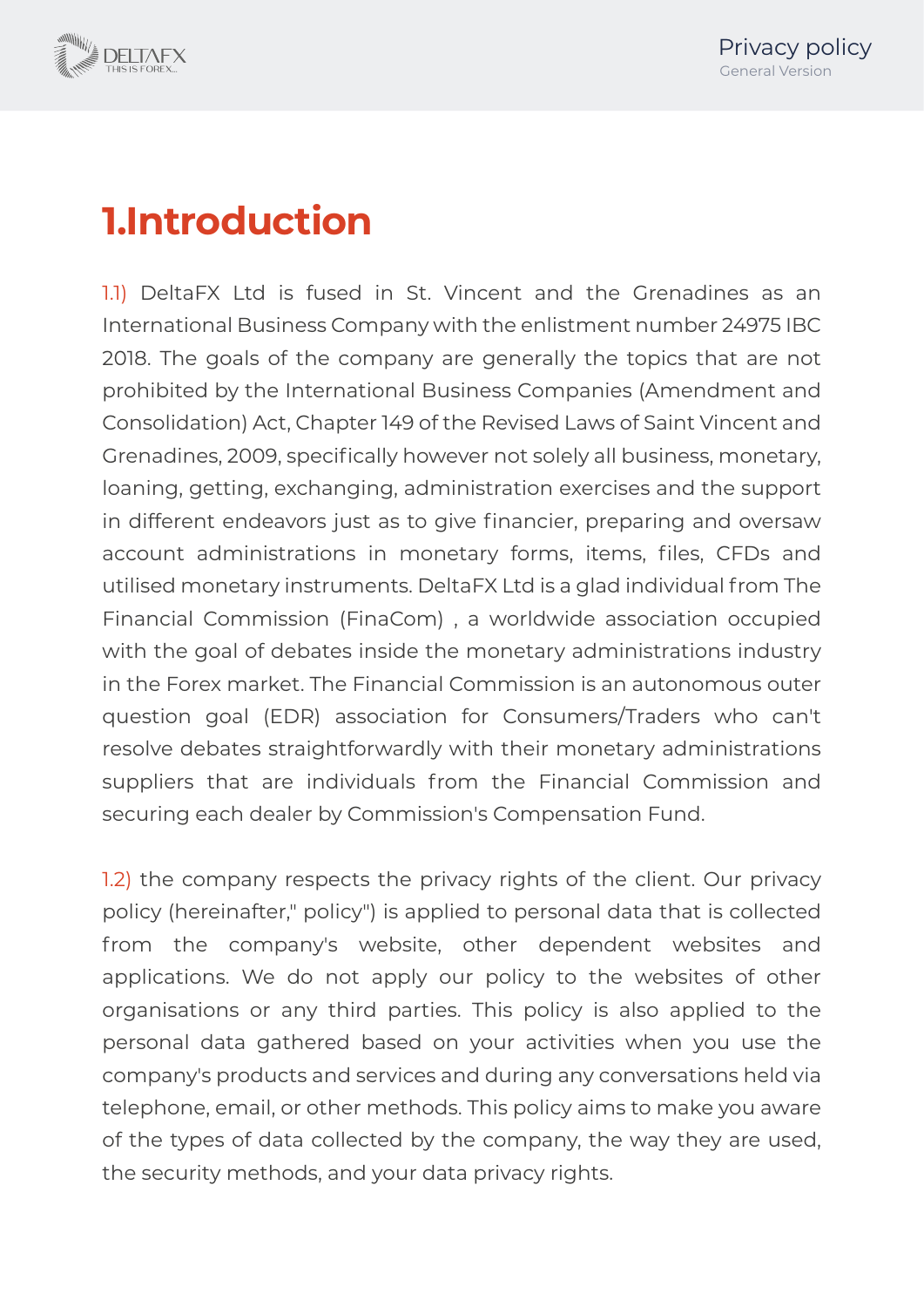

1.3)This Policy applies to existing clients, prospective clients, or are authorised representatives/agents or beneficial owners of legal entities or of natural persons which/who are current or potential customer's clients, who have ended their contracts with the company and website visitors (hereinafter, clients or you) who have access to the company's website and applications (DeltaFX platforms).

1.4) The Client acknowledges that the company, to showcase monetary administrations and items, may, now and again, connect with the client by phone or something else.

# **2. Collection of personal data**

2.1) What individual data is gathered by the company, and for what purposes?

#### **Information that you provide voluntarily**

You can furnish the company with your own subtleties, contact data, and monetary information and so forth by filling in structures on the web or by sending them by post, giving them via phone, by means of Client Cabin, email, or some other accessible strategy. This incorporates the individual data you give when you:

- 1. apply for the company's items or administrations;
- 2. make a Client Cabin account on the Company site;
- 3. buy in to the company's distributions or those of partnered outsiders;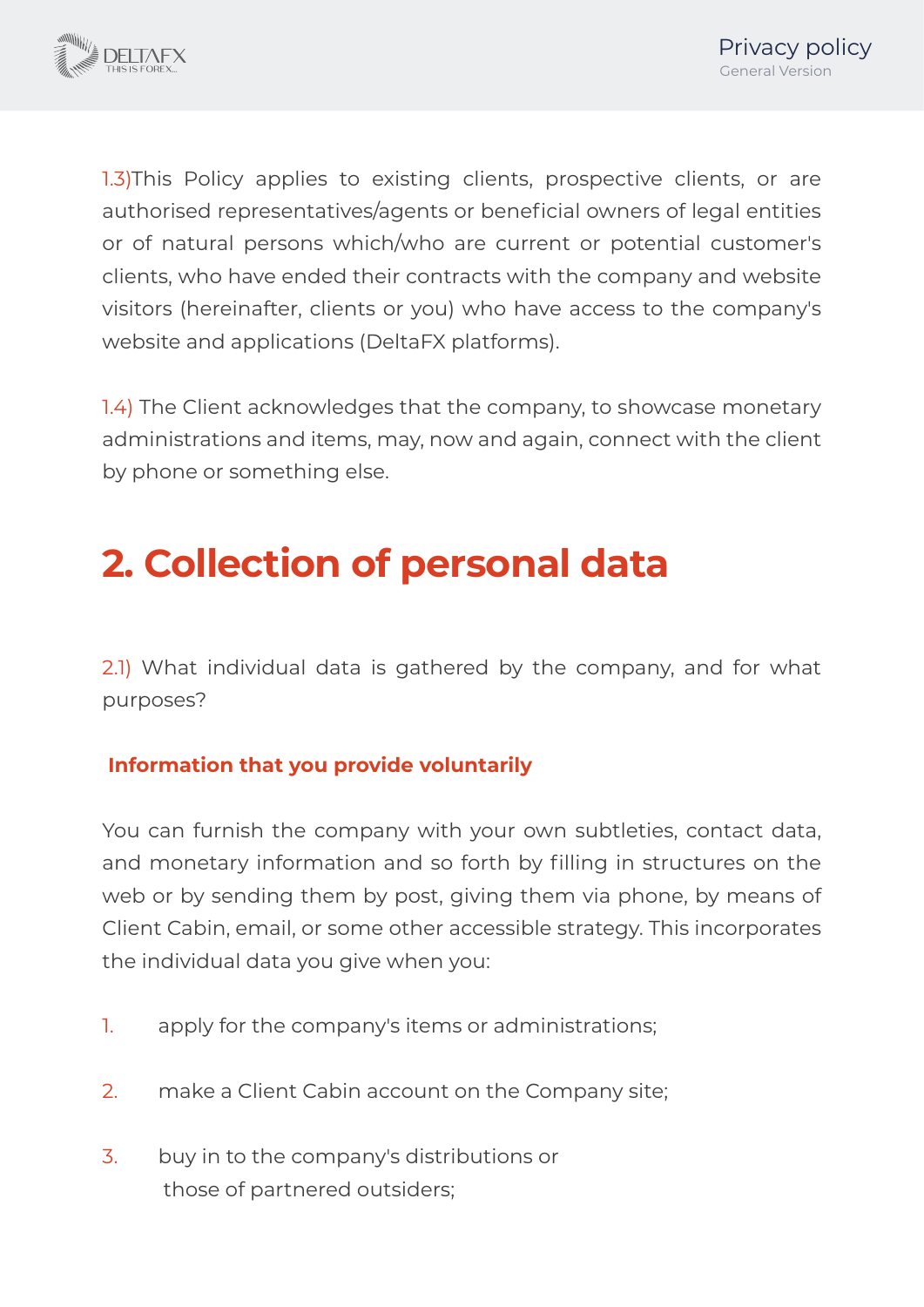

- 4. consent to get limited-time materials from the company;
- 5. partake in a challenge, the DeltaFX Cashback steadfastness program, advancement, or study;
- 6. give criticism.

Notwithstanding the abovementioned, certain pieces of the Company site might request that you give individual data deliberately. The individual data that you are approached to give, alongside the purposes behind which you are approached to give it, will be clarified to you at the time you are approached to give such data.

#### **Data that the company gathers naturally**

When visiting the Company site, certain data (for example, your IP address, gadget type, program type and so on) is sent from your gadget naturally. In certain locales, including the European Union part expresses, this data might be named individual data under standard guidelines for information assurance.

The company additionally gets data about how your gadget has collaborated with the site, including the pages got to and joins followed.

Gathering this data empowers the company to lead examinations of client and Client demands for the motivations behind working on the nature of accessible items and administrations.

A part of this data might be collected utilising treats. More point-by-point data regarding treats utilised by the company can be found in the Company's Cookie strategy.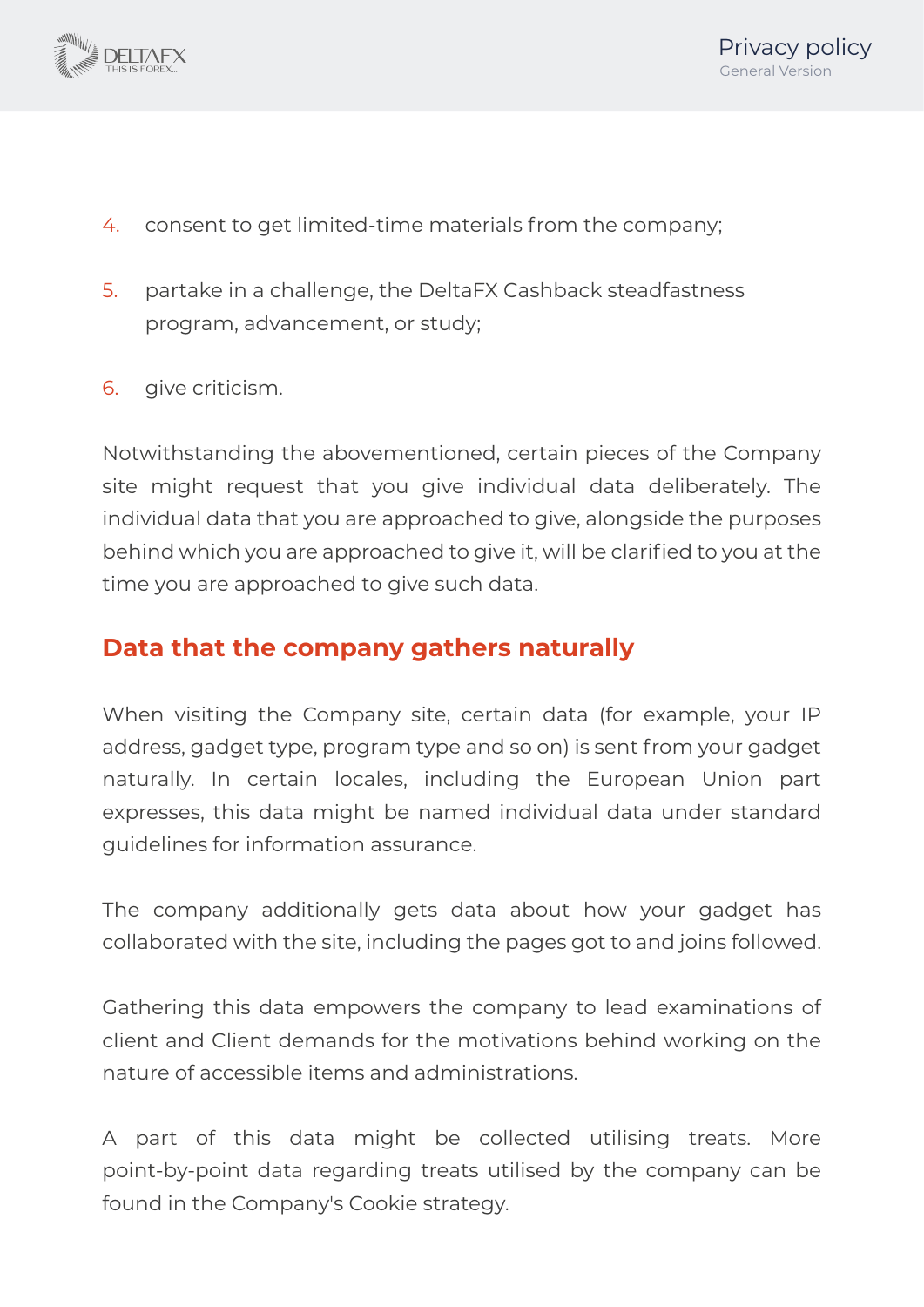

2.2) The Company comprehends the significance of securing youngsters' protection. The company's administrations are not planned for youngsters under eighteen (18) years old, nor is the company's site planned for use by kids. In this manner, the company doesn't purposely or explicitly gather kids' individual information. In the event that the company gathers such information erroneously or inadvertently, the company will erase the data at the most punctual conceivable once it acquires information thereof. In the event that the client becomes mindful of such information assortment, he/she will advise the company at backoffice@Deltafx.

2.3) Notwithstanding the data given by Clients, the company additionally legitimately gathers and

measures Personal Data from freely accessible sources (counting, inter alia, the press, social

media and the web) and outsider danger the board programming arrangements to meet

its administrative commitments and for affirming the legitimacy of the gave data.

#### **Exposure of individual data**

The company might unveil your own data to the accompanying classifications of beneficiaries:

- Group organisations, outsider specialist co-ops, and accomplices who furnish the company with information preparing administrations (for instance, to help the conveyance of, give usefulness to, or help to improve the security of the Company site) or who in any case cycle individual data for the reasons portrayed in this policy.
- Any capable law implementation body, administrative or government organisation, court, or other outsider as allowed by law.
- Any other individual with your agree to the divulgence of such data.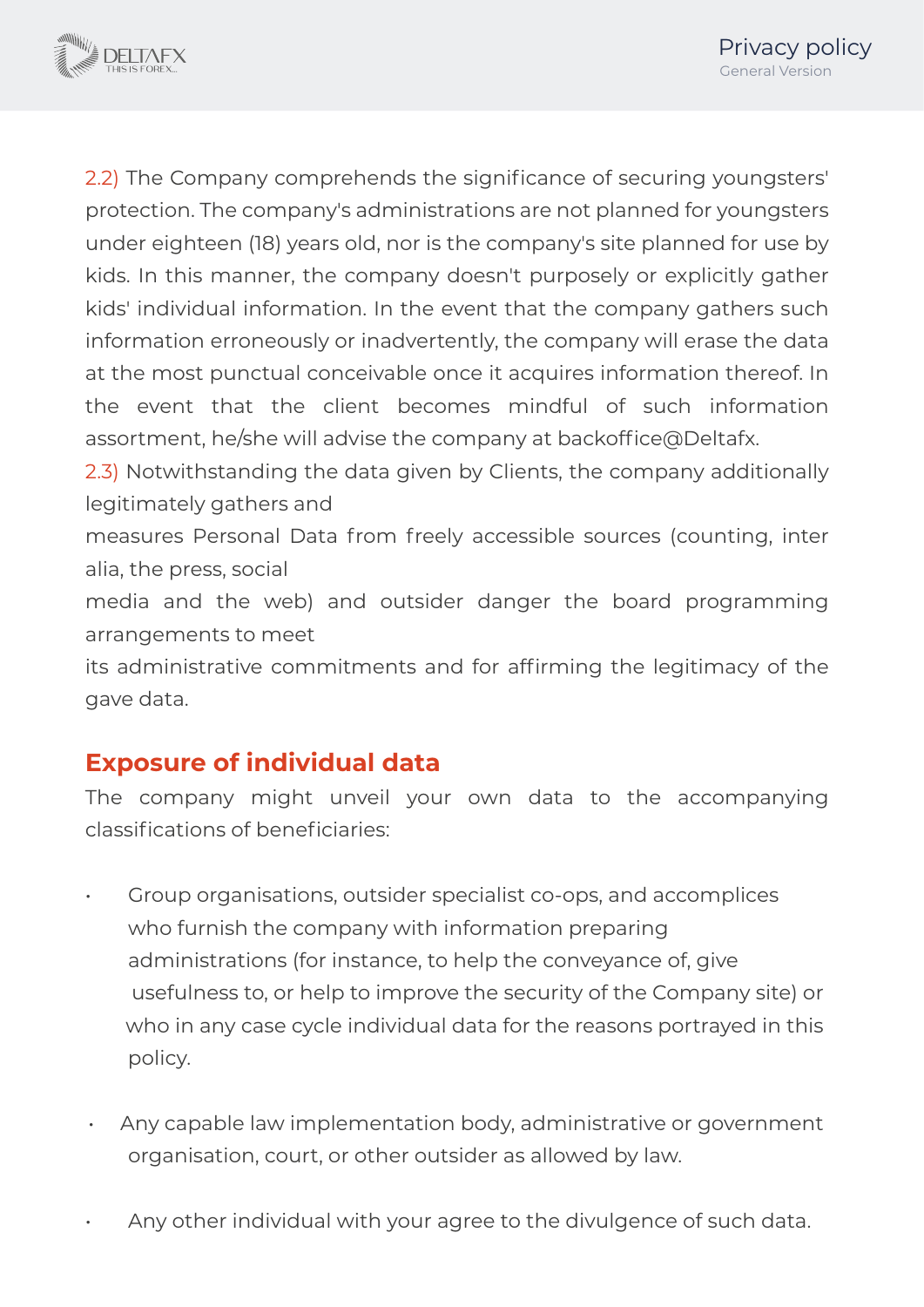

## **3. Uses your personal data**

3.1) The Company might utilise, store or in any case cycle individual data furnished by the client regarding the arrangement of the Services.

3.2) On the off chance that the client is an individual, the company is obliged to supply the client, on demand, with a duplicate of individual information which it holds about the client (assuming any), given that the client pays a charge.

3.3) By going into this Agreement, the client explicitly agrees to the company communicating the Client's Information to any outsiders which might require same to viably carry out the Services or successfully executing any functional capacity performed to the Company to Client (for example discounting the client his cash).

3.4) Phone discussions between the client and the company might be recorded. Any accounts will be and stay the sole property of the company and will be acknowledged by the client as definitive proof of the Instructions/Requests or discussions so recorded. The client concurs that the company might convey duplicates of records of such accounts to any court, administrative or governmental authority.

3.5) To enrolling you as a new customer, giving the chance to open an exchanging account, giving the chance to utilise the company's items and administrations, working with non-exchanging activities agreement with the Regulations for Non-exchanging Operations, and gathering data in regards to the likelihood that assets are owed to the company.

3.6) To consistency with material laws; illegal tax avoidance recognition, examination, and announcing; reacting to objections; accommodation of data to appropriate legislative bodies in situations where it is legally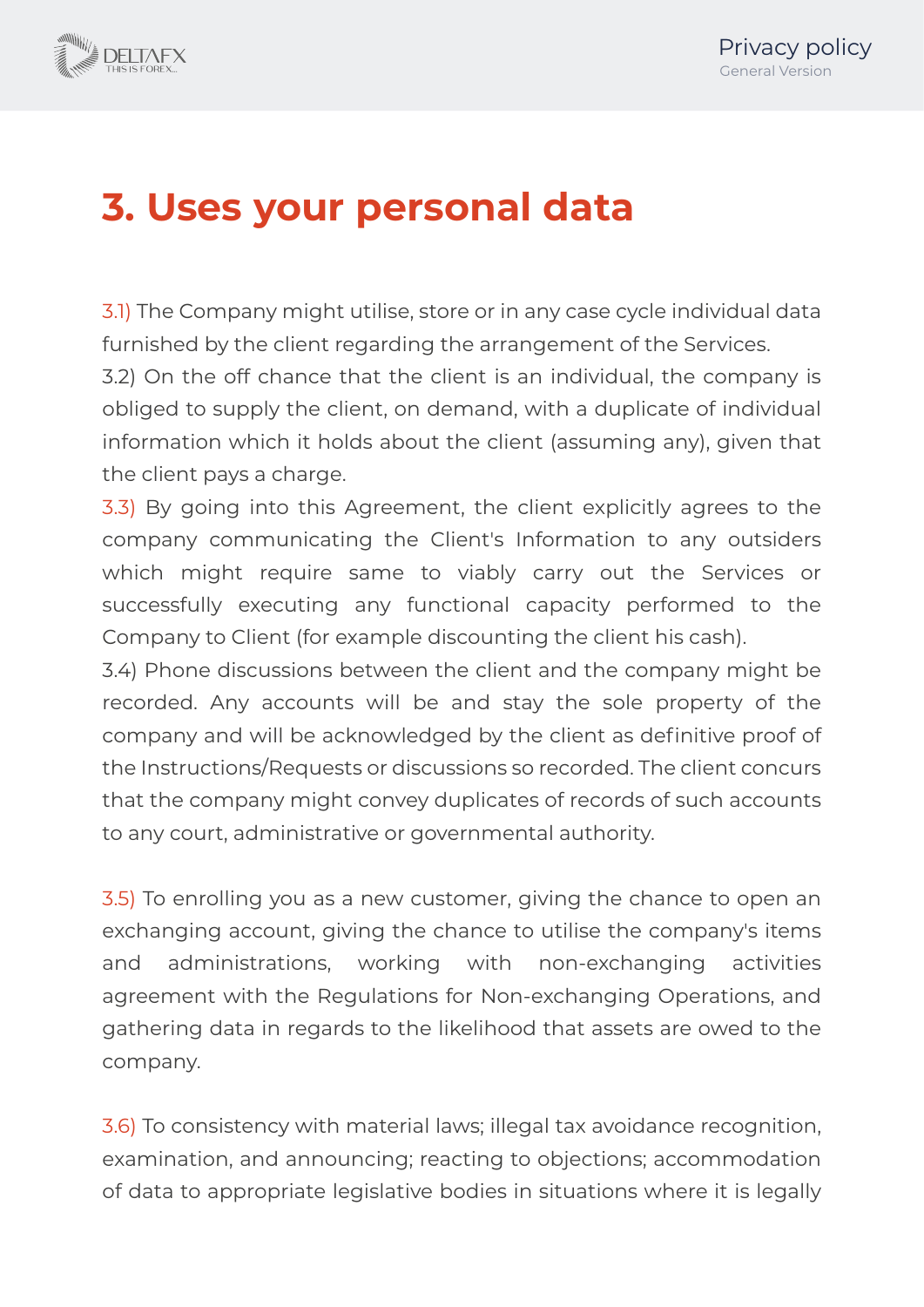

necessary; the assortment of data where there is a lawful commitment to do as such for consistency and AML purposes, for example, 'know your customer data'; data pertinent to global authorisations and prohibitive measures; and data about unlawful or political exercises of a likely customer, which might affect the company's choice to finish up a concurrence with the client.

3.7) For marketing activities and the provision of information concerning the company's products and services.

3.8) Your own data is just held however long it is important to complete the reasons set out in this policy (except if further maintenance is legally necessary).

3.9) The Client accepts that the company may, for the purpose of marketing financial services and products and from time to time, make direct contact with the client by telephone or otherwise.

## **4.What are your rights**

To send a solicitation for the rectification of any incorrect data as well as the fruition of any inadequate individual data. The company will along these lines cycle the ask for and tell any outsiders to whom such close to home data might have been sent as per the terms set out in this policy.

- To quit getting any advertising materials sent by the company to customers.
- To demand that the company quit handling your own data. Pulling out assent for individual information handling might keep you from having the option to get to specific items and administrations for which individual data preparation is essential.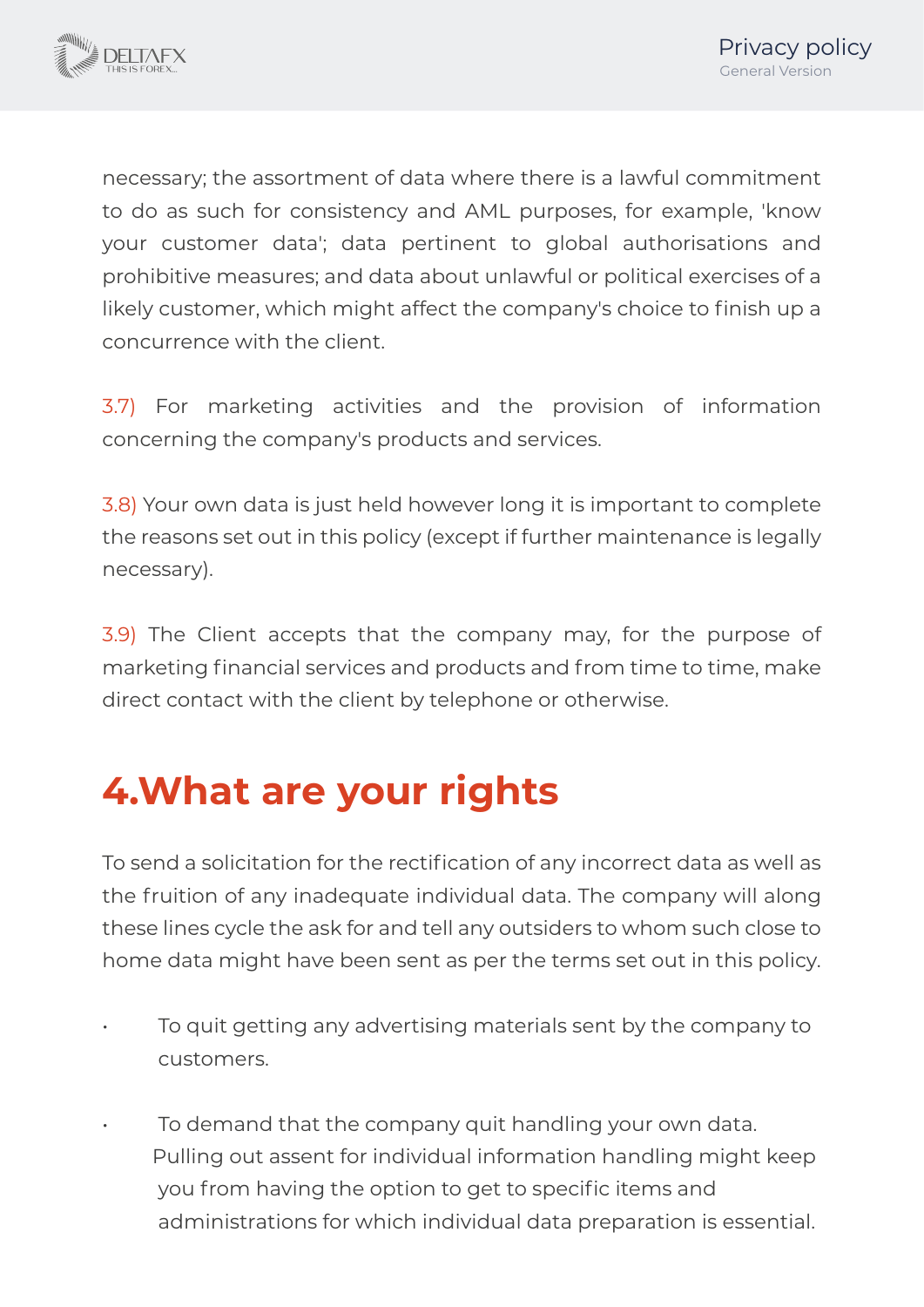

Consent to the handling of individual data might be removed whenever. Such withdrawal won't influence the legitimateness of handling to which assent was recently given. Pulling out assent might influence admittance to specific elements of the company's administration for which the preparation of individual data is vital.

• To demand that the company delete the entirety of your own data, with which the company will go along, except if there is a legal justification not doing as such.

# **5.Company security measures**

The company applies all suitable specialised and regulatory measures important to secure the individual data that it gathers and cycles. The actions utilised are intended to give a degree of safety proper to the danger of preparing individual data. Specifically, the Company:

- Stores individual information on secure workers.
- Uses scrambled transmission joins in situations where it is both conceivable and vital.
- Uses different shields: firewalls, verification frameworks (for example, passwords), and access control components to forestall unapproved admittance to frameworks and information.
- Regularly surveys data assortment, stockpiling, and preparing works on, including actual safety efforts, to make preparations for unapproved admittance to frameworks.